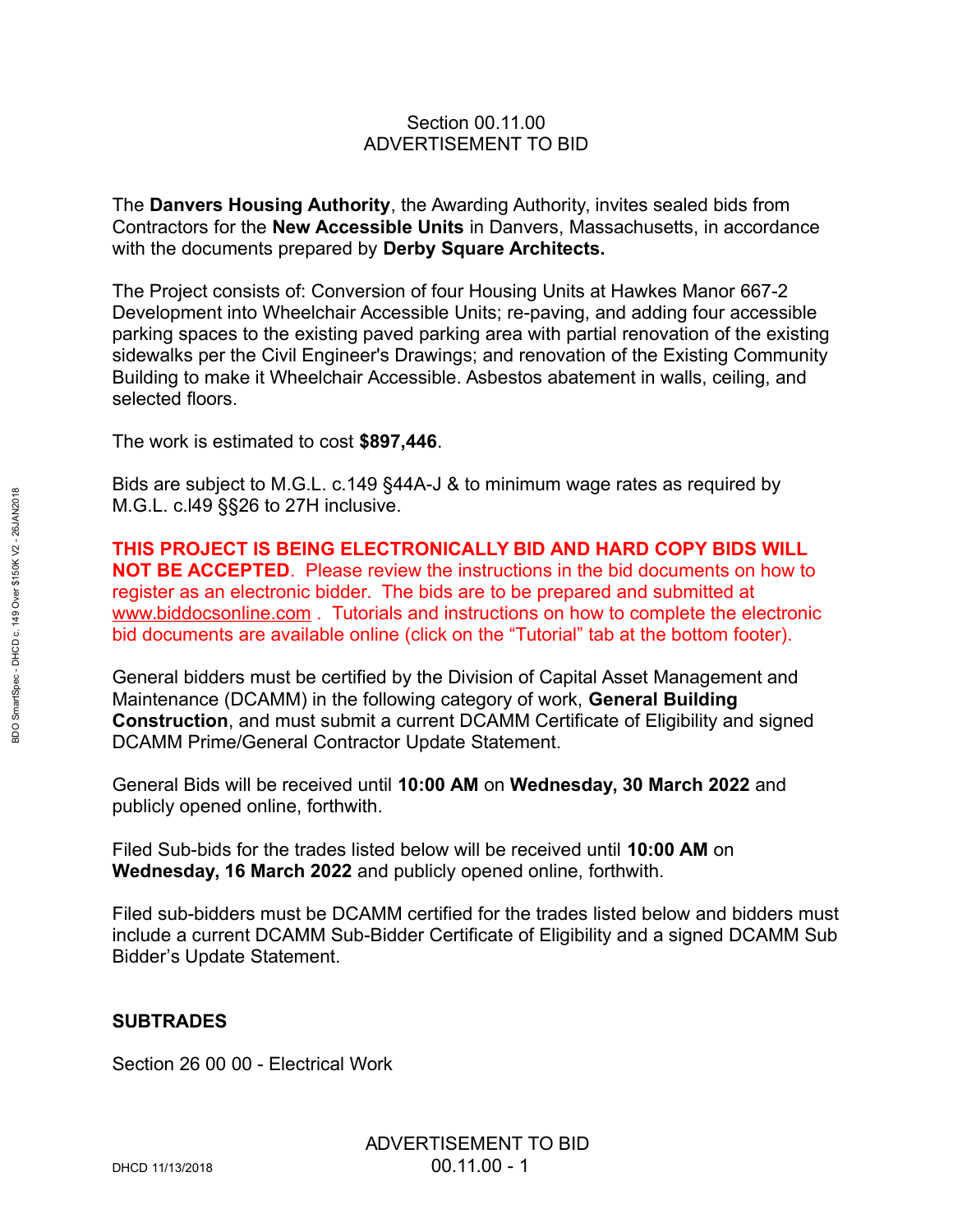All Bids should be submitted online at www.biddocsonline.com and received no later than the date and time specified above.

General bids and sub-bids shall be accompanied by a bid deposit that is not less than five (5%) of the greatest possible bid amount (considering all alternates), and made payable to the **Danvers Housing Authority.**

Bid Forms and Contract Documents will be available for pick-up at www.biddocsonline.com (may be viewed electronically and hardcopy requested) or at Nashoba Blue, Inc. at 433 Main Street, Hudson, MA 01749 (978-568-1167).

There is a plan deposit of **\$75.00** per set (maximum of 2 sets) payable to BidDocs ONLINE Inc.

Plan deposits may be electronically paid or by check. This deposit will be refunded for up to two sets for general bidders and for one set for sub-bidders upon return of the sets in good condition within thirty (30) days of receipt of general bids. Otherwise the deposit shall be the property of the Awarding Authority. Additional sets may be purchased for **\$75.00**

Bidders requesting Contract Documents to be mailed to them shall include a separate check for **\$40.00** per set for UPS Ground (or \$65.00 per set for UPS overnight), nonrefundable, payable to the BidDocs ONLINE Inc., to cover mail handling costs.

General bidders must agree to contract with minority and women business enterprises as certified by the Supplier Diversity Office (SDO), formerly known as SOMWBA. The combined participation benchmark reserved for such enterprises shall not be less than 13.0% of the final contract price including accepted alternates. **Request for waivers**  must be sent to DHCD (David.McClave@mass.gov) 5 calendar days prior to the **General Bid date – NO WAIVERS WILL BE GRANTED AFTER THE GENERAL BIDS ARE OPENED.** *See Contract Documents - Article 3 of the Instructions to Bidders.*

PRE-BID CONFERENCE / SITE VISIT: Date and Time: Wednesday, 2 March 2022 at 11:00 AM Address: Rice Street Hawkes Manor Community Building, Danvers Instructions:

SITE VISIT BY APPOINTMENT: For an appointment call Cindy Dunn at (978) 777-0909.

The Contract Documents may be seen, but not removed at: